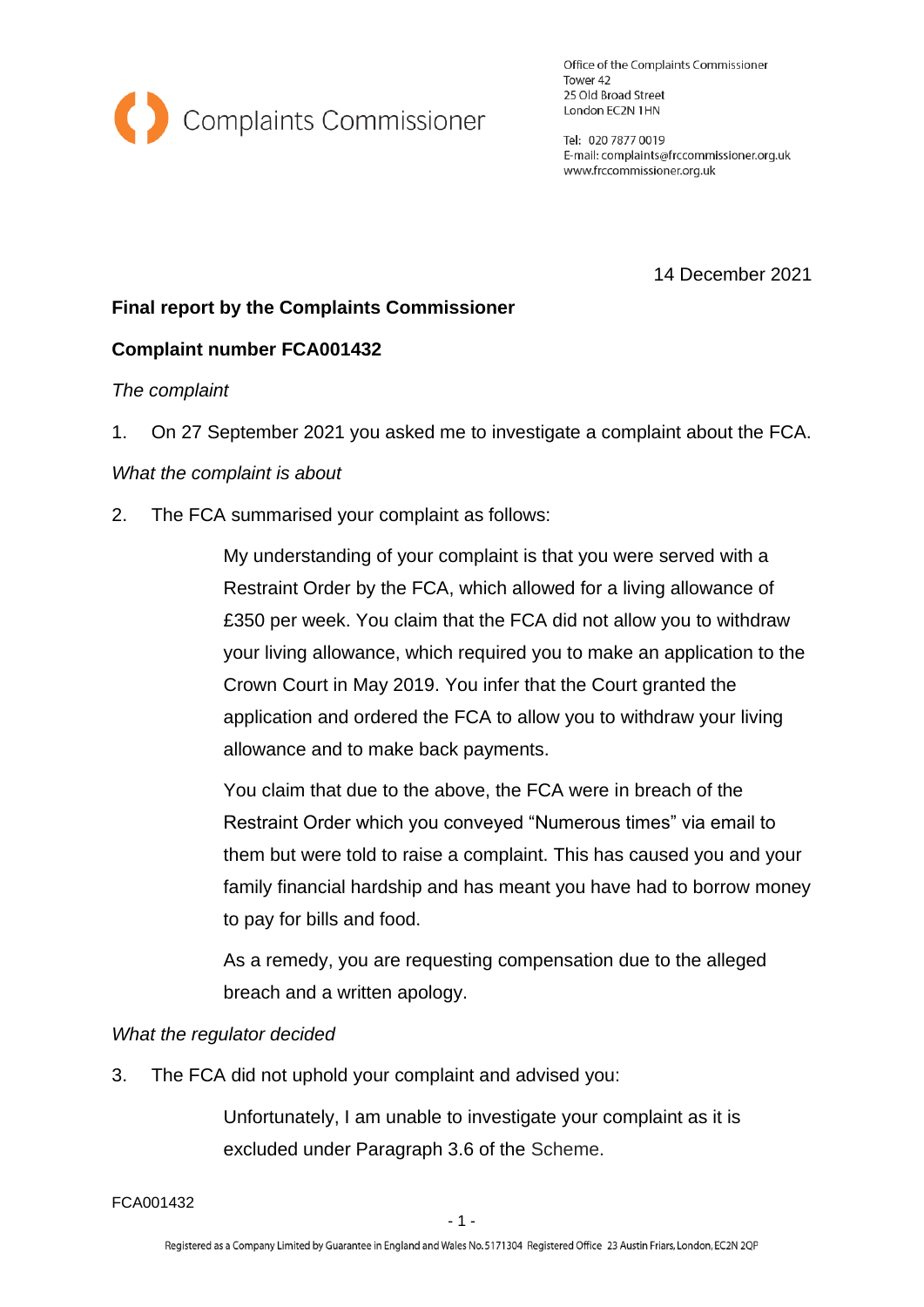This is because the FCA will not investigate a complaint under the Scheme which they reasonably consider could have been, or would be, more appropriately dealt with in another way (for example by referring the matter to the Upper Tribunal or by the institution of other legal proceedings).

In our response to your complaint under case reference: 205755828, you raised a similar allegation which is prescribed below:

"You are unhappy that and allege that someone from the FCA illegally restricted your bank account, causing financial hardship. (complaints form submitted 30 April 2019)."

You were advised in that decision letter that this allegation would be more appropriately dealt with by the Courts. As I understand, in 2018, you via your solicitors, made a request to increase your living allowance from £350 per week to £1,000 per week. The FCA did not consent to this. One of the reasons for this included that when your house was searched on 1 August 2018, £6000 in cash was found at the address. Neither you nor your solicitors provided confirmation that this sum was paid into a restrained account and therefore the FCA would not consent to further funds being released until such confirmation was provided. No such confirmation was forthcoming. It was at the suggestion of the FCA that the matter be listed for the Court to adjudicate. A hearing was listed on 2 May 2019 and an order was made by the Court. Furthermore, your matter was recently listed again at a hearing on 8 September 2021, where the terms of your Restraint Order were reconsidered.

As such, it is my view that this matter is appropriately being dealt with by the Courts and our consideration would not be reasonable in this case.

#### *Why you are unhappy with the regulator's decision*

4. You are not happy with the FCA decision and have asked me for an independent review.